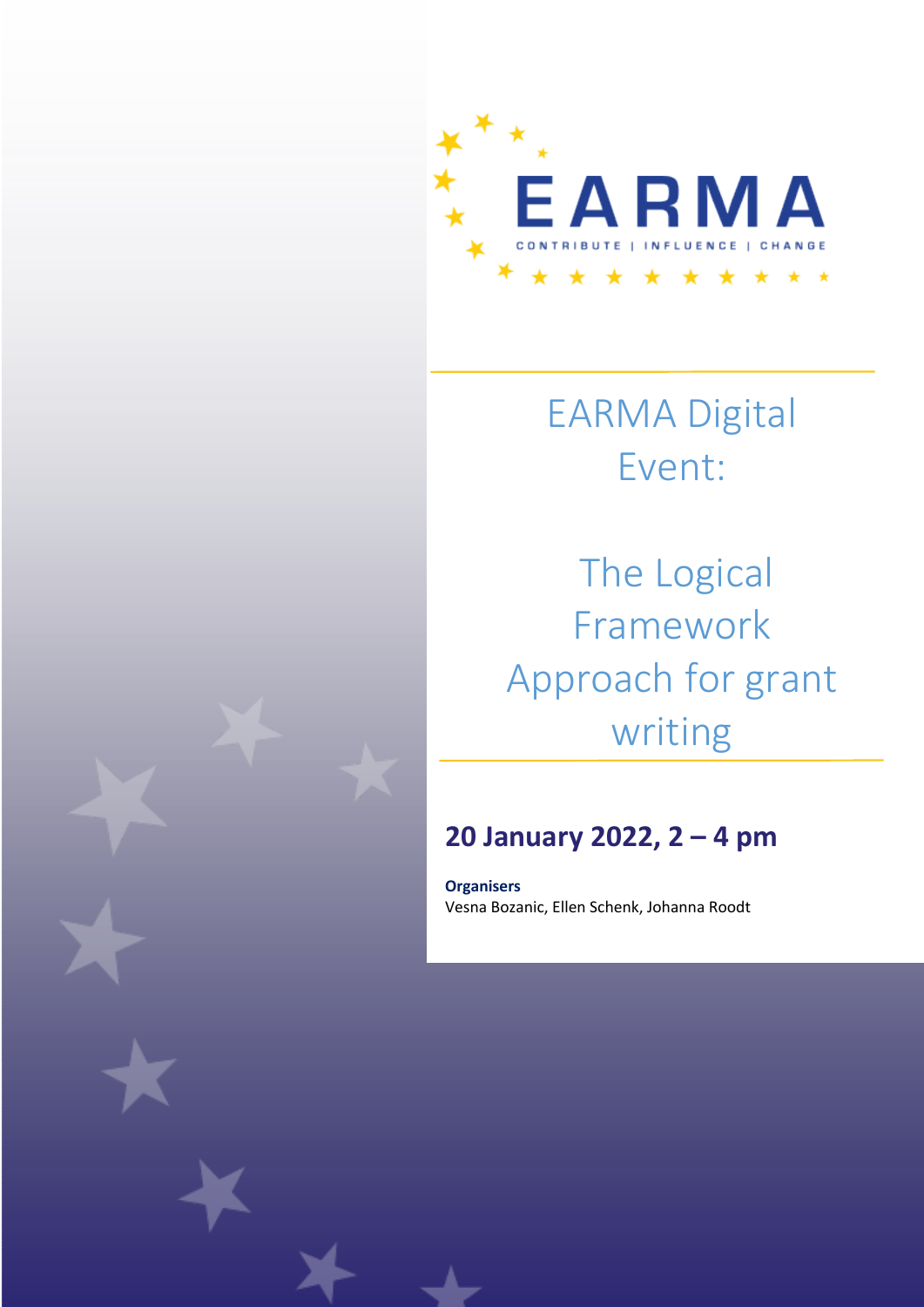## Agenda of the EARMA Digital Event "The Logical Framework Approach for grant writing" on 20 January 2022

This 2-hour online event is intended for RMAs who are interested to learn about the benefits of applying the Logical Framework Approach (LFA) in grant writing. LFA is a methodology that is highly suitable for the development and management of impact-driven projects. Experienced LFA users will share their best practices and tips & tricks in an interactive manner, and attendants will have ample opportunity for questions and exchange of experiences.

Confirmed:

- Vesna Bozanic, Science Management Officer at ISCTE, Lisbon, Portugal (speaker)
- Ellen Schenk, Director Research and Education at HollandPTC, Delft, The Netherlands (speaker)
- Sascha Le Large, Manager, UMCG Research BV, Groningen, The Netherlands (speaker)
- Jan Andersen, Senior Executive Advisor at University of Southern Denmark (moderator)

**Date**: 20 January 2022, 2-4 pm CET **Place**: Online via zoom

### **Agenda (Time Zone: CET, Brussels time)**

| $14:00 - 14:10$ | Introduction to the event<br>Moderator: Jan Andersen                    |
|-----------------|-------------------------------------------------------------------------|
| $14:10 - 14:30$ | 1. The Logical Framework Approach explained<br>Speaker: Sascha Le Large |
| $14:30 - 14:50$ | 2. Writing an Impact Pathway<br>Speaker: Ellen Schenk                   |
| $14:50 - 15:00$ | Q&A on presentations 1 and 2                                            |
| $15:00 - 15:05$ | <b>Break</b>                                                            |
| $15:05 - 15:25$ | 3. Impact: beyond the grant writing<br>Speaker: Vesna Bozanic           |
| $15:45 - 16:00$ | Q&A on presentation 3                                                   |
| 16:00           | <b>Closure</b>                                                          |